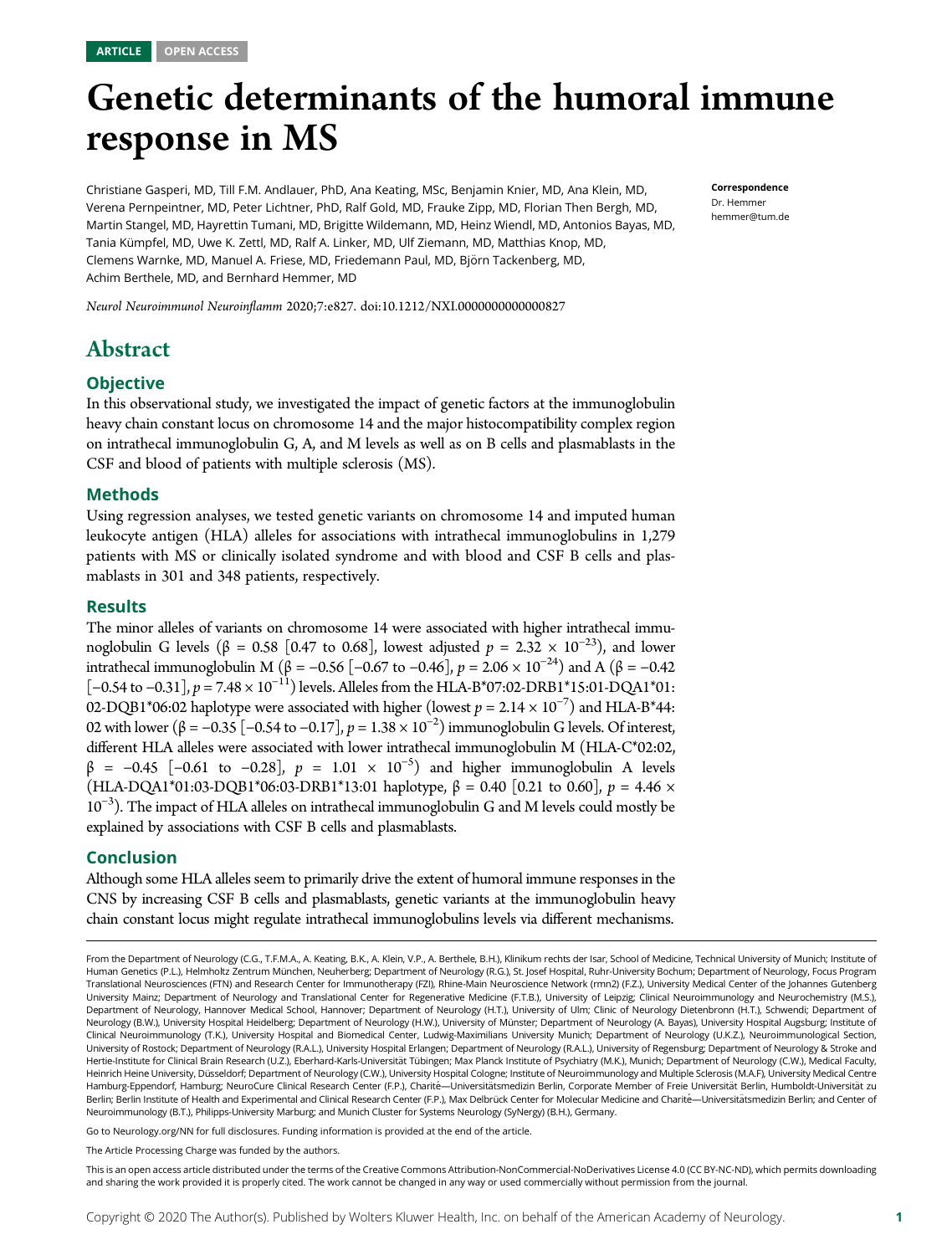# **Glossary**

 $CIS$  = clinically isolated syndrome; GWAS = genome-wide association study; HLA = human leukocyte antigen; IgA = immunoglobulin A; IgG = immunoglobulin G; IGHC = immunoglobulin heavy chain constant; IGHG = immunoglobulin heavy constant gamma; IgM = immunoglobulin M; LD = linkage disequilibrium; MHC = major histocompatibility complex; SNP = single nucleotide polymorphism.

An elevated immunoglobulin G (IgG) index is seen in 70% of patients with multiple sclerosis (MS), whereas intrathecal synthesis of immunoglobulin M (IgM) and immunoglobulin A  $(IgA)$  occurs less frequently (20% and 9%, respectively).<sup>1</sup> Although the amount of intrathecal production of Igs varies strongly between patients, it remains relatively stable over the disease course—even under disease-modifying treatment. $2-4$  A genetic contribution to intrathecal Ig synthesis, therefore, likely exists.

We could previously demonstrate in a genome-wide association study (GWAS) that genetic variants located at the immunoglobulin heavy chain constant (IGHC) locus on chromosome 14 are associated with the IgG index in patients with MS or clinically isolated syndrome  $(CIS)$ .<sup>5</sup> This finding was replicated in a large multicenter GWAS.<sup>6</sup>

In addition, the GWAS by Goris et al.<sup>6</sup> showed that the haplotype rs9271640\*A-rs6457617\*G that correlates with the human leukocyte antigen (HLA) allele HLA-DRB1\*15: 01—the strongest known MS risk allele<sup>7,8</sup>—was also associated with higher IgG indices.

The aim of the present study was to further investigate the influence of genetic variants and HLA alleles on intrathecal immunoglobulin synthesis in a large cohort of patients with MS or CIS. Based on our previous findings, we aimed at a more detailed characterization of the association of the IGHC locus and not only intrathecal IgG but also IgM and IgA levels. To further elucidate the mechanisms by which the genetic variants alter the intrathecal immune response, we analyzed possible associations with serum concentrations of IgG, IgA, and IgM, as well as with the proportion of B cells and plasmablasts in CSF and blood.

# **Methods**

#### **Cohorts**

We analyzed DNA samples of 1,279 patients with MS or CIS including all patients with available DNA samples and CSF data at the Klinikum rechts der Isar of the Technical University of Munich as well as patients recruited by the German MS competence network.<sup>9</sup> Diagnosis was based on standard diagnostic criteria. $10^{-13}$  Of 2,559 patients with available DNA, we excluded all patients with missing data on sex, age, or date of lumbar puncture. In all patients, lumbar puncture had been performed as part of the diagnostic workup. We performed quality control on available genetic data as described below and excluded patients without available genome-wide chip data.

#### Standard protocol approvals, registrations, and patient consents

We obtained written informed consent from all patients according to the Declaration of Helsinki and collected samples with ethical approval at the recruitment sites. The ethic committee at the Technical University of Munich approved the study.

#### CSF protein analysis

CSF analysis was performed at each center independently. If CSF data from more than 1 time point were available, we only considered the first CSF sampling data. CSF and serum concentrations for albumin and the 3 Ig classes IgG, IgM, and IgA were measured in parallel by standard turbidimetric or nephelometric assays, depending on the center. We calculated CSF/serum quotients (QIgG, QIgM, QIgA, and Qalb) as well as IgG, IgM, and IgA indices as QIgG/Qalb, QIgM/Qalb, and QIgA/Qalb, respectively.

#### Flow cytometric analysis

We performed flow cytometric analysis of CSF and blood immune cells for 348 and 301 treatment-naive patients, respectively, as described previously.<sup>14</sup> Flow cytometry data were available only for patients treated at the Klinikum rechts der Isar. We used the following antibodies for staining of B cells and plasmablasts: CD45 (clone HI30, BD Biosciences), CD19 (clone J3.119, Beckman Coulter), and CD138 (clone B-A38, Beckman Coulter) and analyzed the stained cells using a flow cytometer (CyAn ADP, Beckman Coulter). We then gated the cells on CD45 to select all leukocytes and subsequently on CD19 (CD45<sup>+</sup> CD19<sup>+</sup> B cells) and CD138 (CD45<sup>+</sup> CD19<sup>+</sup>  $CD138<sup>+</sup>$  plasmablasts). We determined cell numbers using FlowJo v10 (FlowJo LLC) and calculated percentages of B cells and plasmablasts of all CD45<sup>+</sup> cells.

#### Genotyping and quality control

The previously described variants at the IGHC locus associated with the IgG index are not well represented on most of the available whole-genome genotyping microarrays. We therefore genotyped 16 single nucleotide polymorphisms (SNPs) at the IGHC locus on a MassARRAY system using MALDI-TOF mass spectrometry with iPLEX Gold chemistry (Agena) and called genotypes with Typer Analyzer 4.0.22.67. For genotyping, we collected DNA samples from venous blood and stored the samples at −80°C. During quality control, we excluded variants with a minor allele frequency <1%, a Hardy-Weinberg equilibrium test  $p$  value <0.0001, or a call rate <98%, leaving 13 variants for further analysis. Genome-wide genotyping SNP data had been acquired using 2 different microarrays (Illumina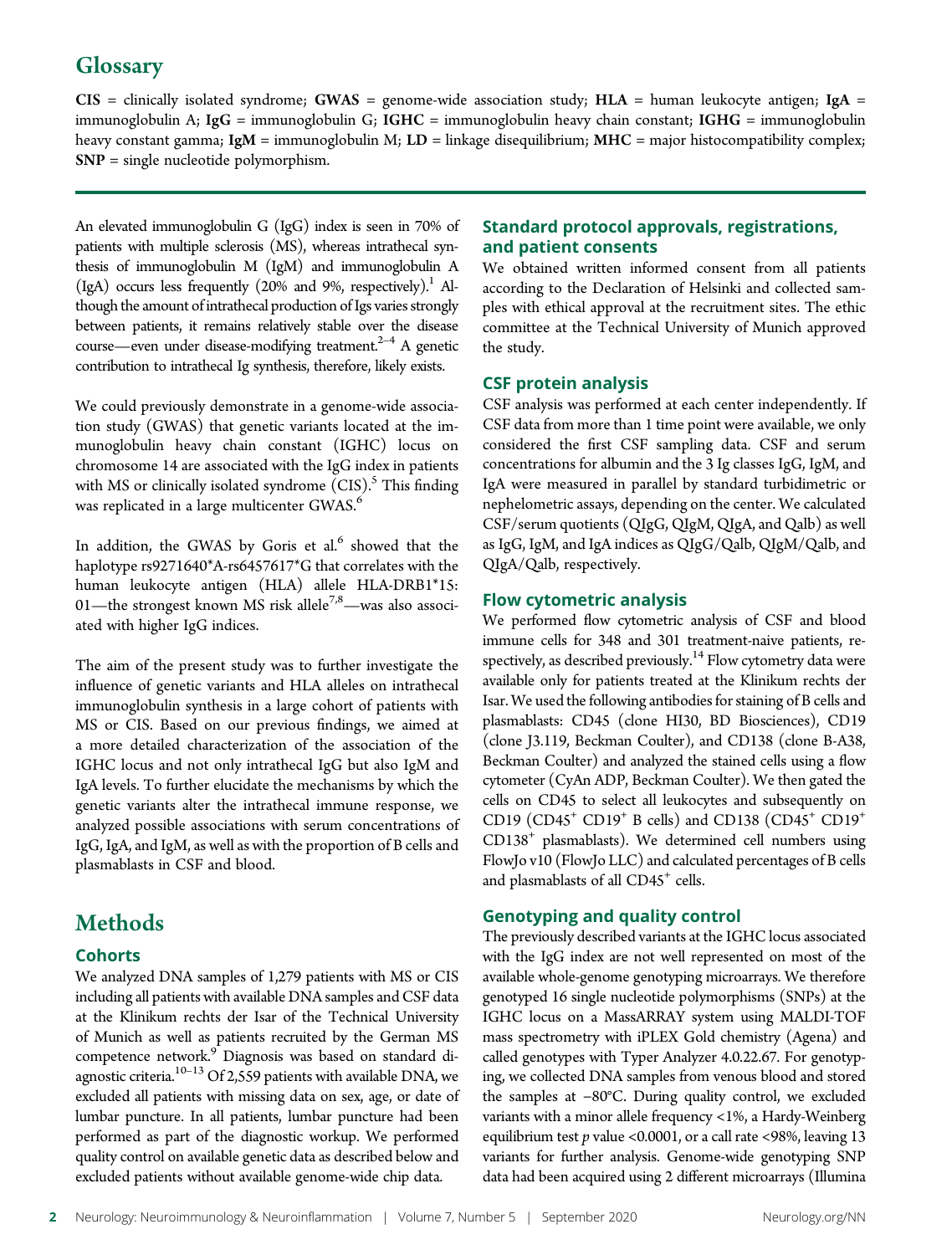OmniExpress v1.0, v1.1, and v1.2 and Illumina 660-Quad) in different batches at the Max Planck Institute of Psychiatry in Munich, Germany, the Helmholtz Zentrum Munich in Neuherberg, Germany, and the Wellcome Trust Sanger Institute in Cambridge, United Kingdom. Genotype calling had been performed with GenomeStudio Genotyping Module v2.0 or with Illuminus.<sup>15</sup> We conducted quality control of the genotype data using PLINK v1.90b6.9<sup>16,17</sup> as described previously.<sup>8</sup> We excluded individuals with a genotyping rate <98%, cryptic relatedness >1/8, and any genetic outliers with a distance in the first 2 multidimensional scaling ancestry components of the identity-by-state matrix of >5 SDs. We further excluded individuals with deviation of autosomal heterozygosity >4 SDs from the mean and individuals with heterozygosity on the X chromosome of  $<-0.2$ .

#### HLA imputation

We performed HLA allele imputation using SNP2HLA v1.0.3 (Beagle v3.04) and the Type 1 Diabetes Genetics Consortium imputation panel, as previously described.<sup>18–20</sup> After quality control, we selected 98 HLA alleles with 4-digit resolution, an allele frequency of ≥1%, and a Beagle imputation  $r^2 \ge 0.3$  for further analysis. We also analyzed the following haplotypes further analysis. We also analyzed the following haplotypes determined using Beagle phasing results: HLA-A\*03:01- C\*07:02-B\*07:02-DRB1\*15:01-DQA1\*01:02-DQB1\*06:02, HLA-DQA1\*01:03-DQB1\*06:03-DRB1\*13:01, HLA-A\*02: 01-B\*44:02-C\*05:01-DRB1\*04:01, and HLA-A\*02:01-B\*27: 02-C\*02:02-DRB1\*16:01.

#### Linkage disequilibrium of the variants on chromosome 14 and HLA alleles

Of 16 genotyped variants, 13 variants at the IGHC locus passed quality control. Using a linkage disequilibrium (LD) threshold of r rs111608686, rs1134590, rs11621145, rs12884389, rs12897751,  $r^2 > 0.7$ , we defined 4 LD groups: A: rs10136766, rs1071803, rs2725142, rs2753571, and rs34398108; B: rs1059216; C: rs61984162; and D: rs8009156. For the 4-digit HLA alleles, 7 LD groups with 2 members each and 5 LD groups with 3 alleles could be identified. We calculated LD using PLINK  $v1.90b6.9.<sup>16,17</sup>$ 

#### Statistical analyses

As the primary analysis, we investigated associations of the genotyped variants on chromosome 14 and the imputed HLA alleles with Ig indices (transformed by inverse rank normalization) by linear regression. For the IGHC variants, we either chose a dominant or an additive allelic model for the regression analyses, following visual inspection of the data, and included sex, age at lumbar puncture, and the sequencing plate as covariates. For the imputed HLA alleles, we analyzed dosage data (2× the probability for being homozygous for the allele  $+ 1 \times$  the probability for being heterozygous) using the same covariates except the sequencing plate. To correct for population stratification, we added up to 5 first multidimensional scaling components as covariates if they were associated either with the dependent variable or the investigated variant or HLA allele. The DNA samples had been genotyped

using 2 different microarray types. As visual inspection of the multidimensional scaling components showed no distinction between these data sets, we did not include the genotyping chip as a covariate. We determined homoscedasticity of regression residuals using the Breusch-Pagan test; for models showing evidence for heteroscedasticity, we used robust sandwich error estimators (R package sandwich). We tested the normality of residuals by a Shapiro-Wilk test and corrected  $p$  values for multiple testing using the Bonferroni procedure for the number of LD groups with  $r^2 > 0.7$  (n = 85<br>independent tests 4 ID groups of the chromosome 14 years independent tests, 4 LD groups of the chromosome 14 variants, and 81 HLA allele LD groups). To determine the phenotypic variance explained by the analyzed genetic variants  $(R^2)$ , we conducted linear regression analyses using the residuals from a null model including all covariates as the deresiduals from a null model including all covariates as the dependent variable and the respective genetic variant as the independent variable.

We carried all variants and HLA alleles significantly associated with any of the Ig indices forward to secondary exploratory analyses on their associations with rank-transformed Ig serum concentrations and proportions of CSF and blood B cells  $(CD45<sup>+</sup> CD19<sup>+</sup>$  cells) and plasmablasts  $(CD45<sup>+</sup> CD19<sup>+</sup>$  $CD138<sup>+</sup>$  cells). IgM indices and serum IgM concentrations did not follow a normal distribution after inverse rank transformation. We therefore validated associations with these traits using permutation analyses (100,000 permutations). We performed causal mediation analyses including nonparametric bootstrap for estimation of  $CIs$  and  $p$  values using the R package mediation<sup>21</sup> with the same covariates as described above with 10,000 simulations. We performed all statistical analyses using R v3.5.1. $^{22}$ 

#### Data availability

The data that support the findings of this study are available from the corresponding author on reasonable request.

# Results

#### Study cohort, CSF, and flow cytometry data

Table e-1, [links.lww.com/NXI/A277](http://links.lww.com/NXI/A277), shows the demographic data and aggregated CSF and flow cytometry parameters for all 1,279 patients. Four hundred twenty of these samples were included in one or both of the mentioned previous genetic studies on IgG indices.<sup>5,6</sup> We observed significant correlations between all 3 Ig indices (Spearman  $\rho = 0.26$ , 95% CI [0.20–0.31] for IgG and IgM indices; ρ = 0.18 [0.12–0.24] for IgG and IgA indices; and  $\rho = 0.47$  [0.42–0.52] for IgM and IgA indices).

#### Genetic factors at the IGHC locus associated with Ig indices

The minor alleles of all 10 variants from LD group A on chromosome 14 were associated with higher IgG indices (table 1 and figure 1A). All 10 variants were also significantly associated with IgA and IgM indices. However, these associations had a reversed sign, i.e., the minor alleles were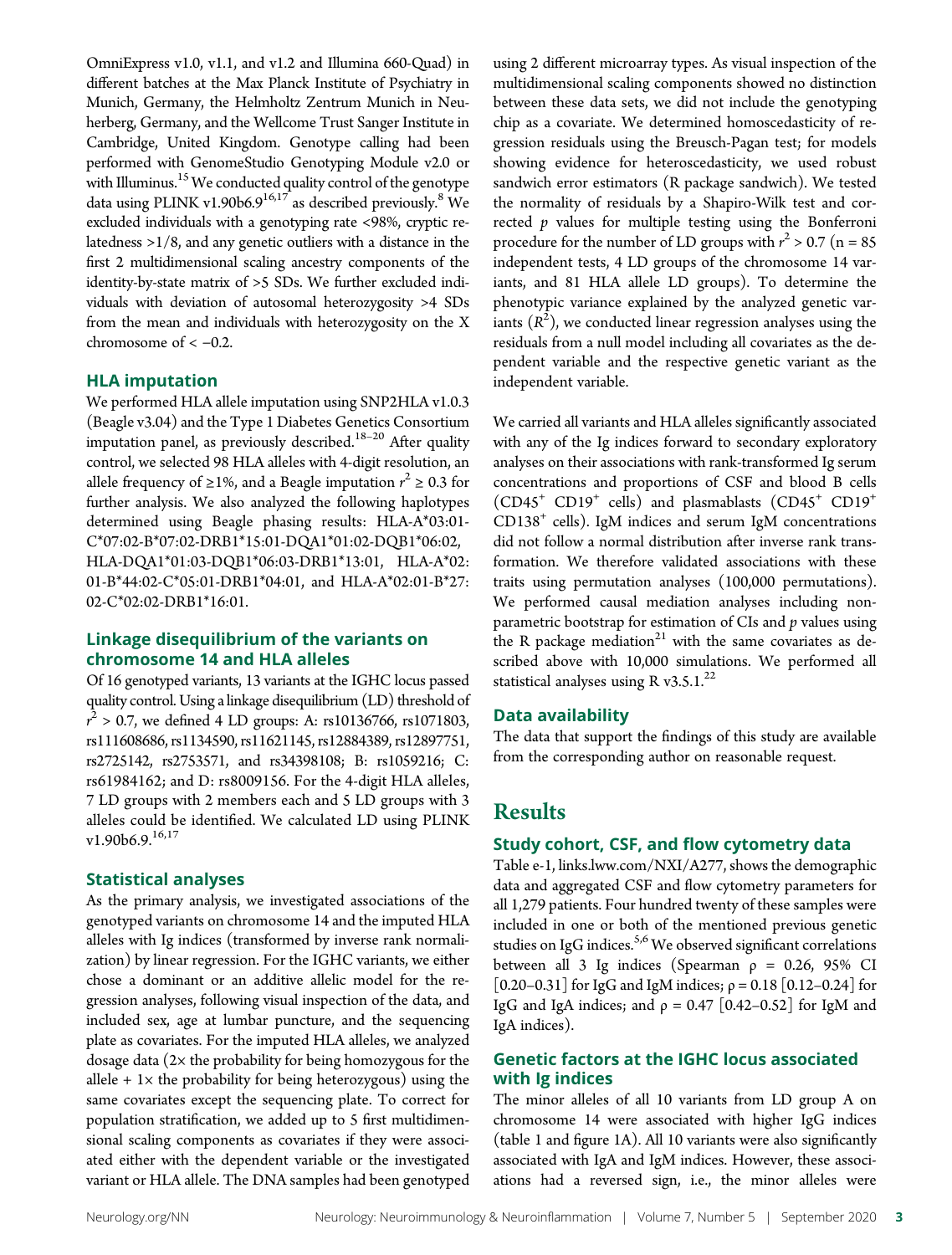4

| <b>Table 1</b> Association of variants on chromosome 14 with the Ig indices |              |      |                                |                        |                           |                                |                        |                                  |                                |                        |       |
|-----------------------------------------------------------------------------|--------------|------|--------------------------------|------------------------|---------------------------|--------------------------------|------------------------|----------------------------------|--------------------------------|------------------------|-------|
| Variant (LD group)                                                          | EA           | AF   | Regression on IgG indices      |                        | Regression on IgM indices |                                |                        | <b>Regression on IgA indices</b> |                                |                        |       |
|                                                                             |              |      | β (95% CI)                     | Adjusted p             | Ν                         | β (95% CI)                     | Adjusted p             | N                                | β (95% CI)                     | Adjusted <i>p</i>      | N     |
| rs10136766 (A)                                                              | A            | 25.5 | 0.57 (0.46 to 0.68)            | $1.02 \times 10^{-21}$ | 1,229                     | $-0.55$ ( $-0.65$ to $-0.44$ ) | $6.35 \times 10^{-22}$ | 1,151                            | $-0.41$ ( $-0.53$ to $-0.30$ ) | $3.57 \times 10^{-10}$ | 1,143 |
| rs1071803 (A)                                                               |              | 25.8 | 0.57 (0.46 to 0.68)            | $1.34 \times 10^{-21}$ | 1,227                     | $-0.57$ ( $-0.67$ to $-0.46$ ) | $1.51 \times 10^{-23}$ | 1,150                            | $-0.41$ ( $-0.52$ to $-0.29$ ) | $7.79 \times 10^{-10}$ | 1,142 |
| rs11160868 (A)                                                              | $\mathsf{T}$ | 25.7 | 0.58 (0.47 to 0.68)            | $2.32 \times 10^{-23}$ | 1,262                     | $-0.56$ ( $-0.66$ to $-0.45$ ) | $2.61 \times 10^{-23}$ | 1,189                            | $-0.39$ ( $-0.50$ to $-0.27$ ) | $2.69 \times 10^{-09}$ | 1,181 |
| rs1134590 (A)                                                               | C            | 21.8 | 0.55 (0.43 to 0.66)            | $2.89 \times 10^{-19}$ | 1,262                     | $-0.47$ ( $-0.58$ to $-0.36$ ) | $1.37 \times 10^{-15}$ | 1,185                            | $-0.37$ ( $-0.49$ to $-0.26$ ) | $3.34 \times 10^{-08}$ | 1,177 |
| rs11621145 (A)                                                              | G            | 27.1 | 0.53 (0.42 to 0.64)            | $8.39 \times 10^{-19}$ | 1,227                     | $-0.53$ ( $-0.64$ to $-0.42$ ) | $2.22 \times 10^{-20}$ | 1,149                            | $-0.40$ ( $-0.52$ to $-0.29$ ) | $1.05 \times 10^{-09}$ | 1,141 |
| rs12884389 (A)                                                              | C            | 28.7 | 0.51 (0.40 to 0.62)            | $1.72 \times 10^{-17}$ | 1,229                     | $-0.48$ ( $-0.59$ to $-0.37$ ) | $2.51 \times 10^{-16}$ | 1,152                            | $-0.42$ ( $-0.54$ to $-0.31$ ) | $7.48 \times 10^{-11}$ | 1,144 |
| rs12897751 (A)                                                              | G            | 25.6 | 0.57 (0.46 to 0.68)            | $4.92 \times 10^{-23}$ | 1,278                     | $-0.56$ ( $-0.67$ to $-0.46$ ) | $2.06 \times 10^{-24}$ | 1,200                            | $-0.40$ ( $-0.51$ to $-0.29$ ) | $4.05 \times 10^{-10}$ | 1,192 |
| rs2725142 (A)                                                               | G            | 29.0 | 0.51 (0.40 to 0.62)            | $1.13 \times 10^{-17}$ | 1,233                     | $-0.48$ ( $-0.59$ to $-0.37$ ) | $1.46 \times 10^{-16}$ | 1,156                            | $-0.40$ ( $-0.51$ to $-0.28$ ) | $1.07 \times 10^{-09}$ | 1,148 |
| rs2753571 (A)                                                               | A            | 29.1 | 0.51 (0.40 to 0.62)            | $3.65 \times 10^{-18}$ | 1,231                     | $-0.46$ ( $-0.57$ to $-0.36$ ) | $3.11 \times 10^{-15}$ | 1,154                            | $-0.39$ ( $-0.50$ to $-0.27$ ) | $4.50 \times 10^{-09}$ | 1,146 |
| rs34398108 (A)                                                              | A            | 27.9 | 0.52 (0.42 to 0.63)            | $2.40 \times 10^{-19}$ | 1,229                     | $-0.54$ ( $-0.64$ to $-0.43$ ) | $2.71 \times 10^{-21}$ | 1,153                            | $-0.40$ ( $-0.51$ to $-0.28$ ) | $1.19 \times 10^{-09}$ | 1,145 |
| rs1059216 (B)                                                               | C            | 6.2  | $-0.10$ ( $-0.27$ to 0.07)     | $1.00 \times 10^{-00}$ | 1,270                     | $-0.17$ ( $-0.33$ to 0.00)     | $1.00 \times 10^{-00}$ | 1,193                            | $-0.12$ ( $-0.30$ to 0.05)     | $1.00 \times 10^{-00}$ | 1,185 |
| rs61984162 (C)                                                              | A            | 2.8  | $0.20$ (-0.04 to 0.45)         | $1.00 \times 10^{-00}$ | 1,276                     | $-0.20$ ( $-0.44$ to 0.04)     | $1.00 \times 10^{-00}$ | 1,198                            | $-0.15$ ( $-0.40$ to 0.11)     | $1.00 \times 10^{-00}$ | 1,190 |
| rs8009156 (D)                                                               |              | 44.8 | $-0.21$ ( $-0.29$ to $-0.13$ ) | $5.80 \times 10^{-06}$ | 1,256                     | $0.19(0.11)$ to $0.26$ )       | $1.07 \times 10^{-04}$ | 1,178                            | 0.14 (0.06 to 0.22)            | $5.18 \times 10^{-02}$ | 1,170 |

Abbreviations: AF = allele frequency; EA = effect allele; Ig = immunoglobulin; IgA = immunoglobulin A; IgG = immunoglobulin G; IgM = immunoglobulin M; LD = linkage disequilibrium; N = number of patients.<br>Linear regression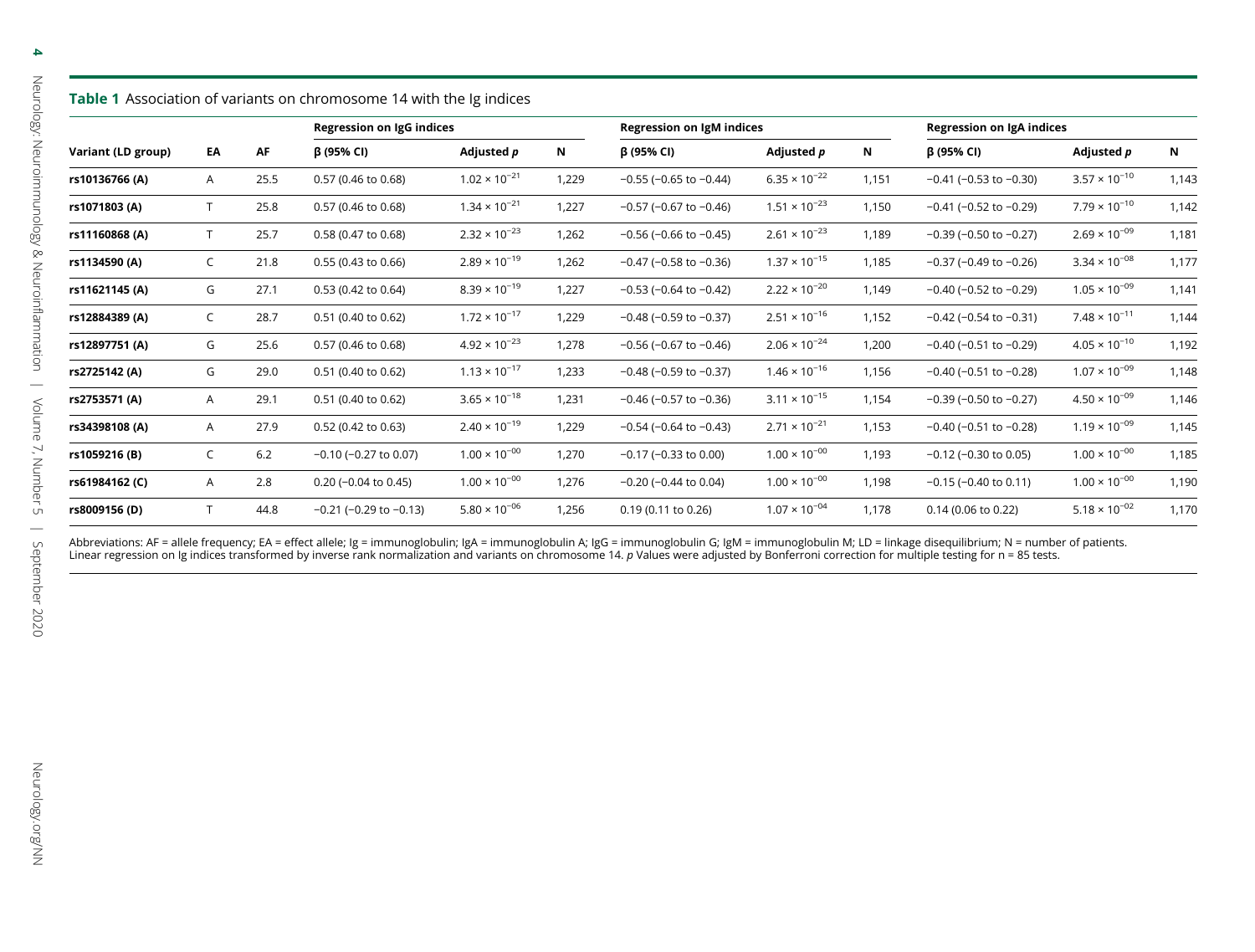

Figure 1 Ig indices in carriers and noncarriers of the effect alleles of variants on chromosome 14

To fine map the association of variants at the IGHC locus with Ig indices, we performed stepwise conditional regression analyses, adjusting, in each step, for the variants with the most robust support for association. For IgG indices, we identified rs12897751 as the top-associated variant (explaining 7.6% of IgG index variance) and observed no evidence for a second causal effect at this locus. SNP rs12897751 also showed the most robust association with IgM indices (explaining 8.2% of the variance), and we observed weak evidence for a possible second causal effect: SNP rs34398109 was associated at nominal significance when conditioning for rs12897751 (β = -0.24 [-0.47 to  $-0.01$ ],  $p = 0.037$ ). For IgA indices, rs12884389 was the top-associated SNP, explaining 4.2% of the variance, and there was weak evidence for a second effect because rs11621145 was associated at nominal significance in the conditional analysis ( $β = -0.19$  [-0.37 to -0.01],  $p = 0.035$ ).

IgM index were validated using permutation analyses (data not

shown).

#### Association of HLA alleles with Ig indices

Of 98 analyzed 4-digit HLA alleles, 9 showed an association with at least 1 of the 3 Ig indices after correction for multiple testing (table 2). HLA-DRB1\*15:01, HLA-DQB1\*06:02, HLA-DQA1\*01:02, and HLA-B\*07:02 were all significantly associated with higher IgG indices (figure 2A for HLA-DQB1\*06:02). We performed haplotype level analyses on the extended HLA-A\*03:01-C\*07:02-B\*07:02-DRB1\*15:01- DQA1\*01:02-DQB1\*06:02 haplotype with stepwise addition of the single HLA alleles of this haplotype. The most robust support for association could be observed for the HLA-DRB1\*15:01-DQA1\*01:02-DQB1\*06:02 haplotype that explained 2.6% of the variance of IgG indices. When analyzed separately, HLA-DQB1\*06:02 showed the most robust association. In addition, HLA-B\*44:02 showed an association with lower IgG indices, explaining 1.0% of the IgG index variance. This association was independent of the HLA-DRB1\*15:01-DQA1\*01:02-DQB1\*06:02 haplotype in a conditional analysis ( $β = -0.34$  [ $-0.52$  to  $-0.16$ ], unadjusted  $p = 2.64 \times 10^{-04}$ ).

Only HLA-C\*02:02 was associated with IgM indices after correction for multiple testing. This allele was associated with lower IgM indices, explaining 1.8% of the variance. All HLA alleles significantly associated with IgG indices were also associated with IgM indices at a nominal significance level (table 2 and figure 2B), but these associations were not significant after correction for multiple testing.

HLA-DRB1\*13:01, HLA-DQB1\*06:03, and HLA-DQA1\*01: 03 were associated with higher IgA indices. All 3 HLA alleles are part of the HLA-DQA1\*01:03-DQB1\*06:03-DRB1\*13:01 haplotype, and the association of the haplotype was stronger than the association of the single alleles, explaining 1.6% of the IgA index variance (table 2).

Box plots showing IgG (A), IgM (B), and IgA (C) indices transformed by inverse rank normalization for noncarriers, heterozygotes, and homozygotes of the effect allele of the most significantly associated variants on chromosome 14. Bars represent the median, boxes the interquartile ranges, the vertical lines the data range without outliers, and dots the outliers.

associated with lower IgM (figure 1B) and IgA (figure 1C) indices (table 1). Visual evaluation of the rank-transformed Ig indices by genotype for these variants was consistent with a dominant model of inheritance. The minor allele rs8009156\*T was associated with lower IgG indices and higher IgM and IgA indices, but the association with IgA indices was not significant after correction for multiple testing. Associations for the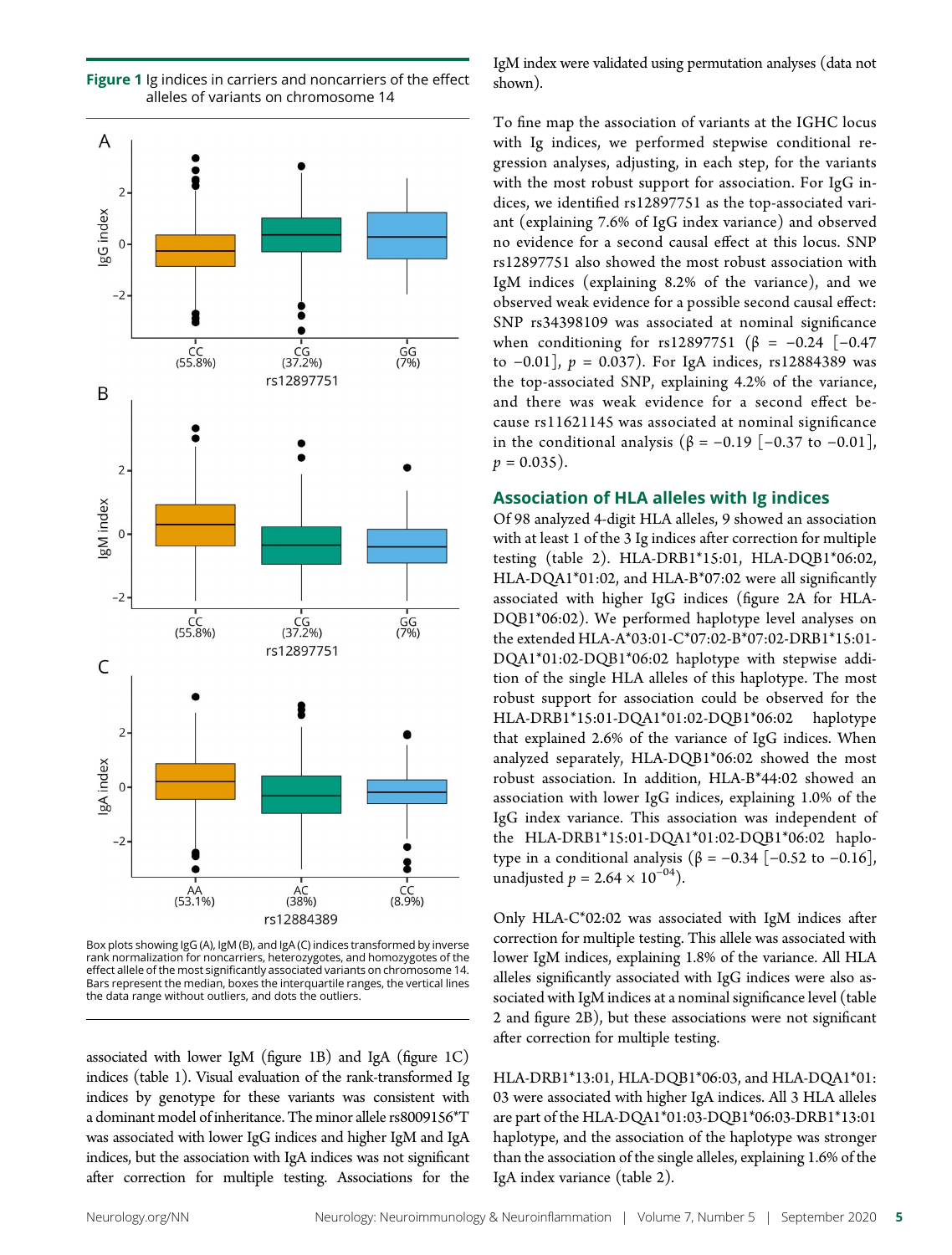#### **Table 2** Associations of HLA alleles with the Ig indices

|                   | AF   | Regression on IgG indices<br>(no. of patients = $1,279$ ) |                        | Regression on IgM indices<br>$(no. of patients = 1,200)$ |                        | Regression on IgA indices<br>$(no. of patients = 1,192)$ |                        |
|-------------------|------|-----------------------------------------------------------|------------------------|----------------------------------------------------------|------------------------|----------------------------------------------------------|------------------------|
| <b>HLA allele</b> |      | $\beta$ (95% CI)                                          | Adjusted p             | $\beta$ (95% CI)                                         | Adjusted <i>p</i>      | β (95% CI)                                               | Adjusted <i>p</i>      |
| B*07:02           | 17.8 | 0.18 (0.08 to 0.28)                                       | $2.92 \times 10^{-02}$ | 0.12 (0.02 to 0.22)                                      | $1.00 \times 10^{-00}$ | $0.09$ (-0.02 to 0.19)                                   | $1.00 \times 10^{-00}$ |
| DQA1*01:02        | 33.0 | 0.17 (0.09 to 0.25)                                       | $7.61 \times 10^{-03}$ | 0.11 (0.02 to 0.19)                                      | $1.00 \times 10^{-00}$ | $0.05$ (-0.04 to 0.13)                                   | $1.00 \times 10^{-00}$ |
| DQB1*06:02        | 26.5 | 0.27 (0.18 to 0.36)                                       | $2.41 \times 10^{-07}$ | 0.15 (0.06 to 0.24)                                      | $1.05 \times 10^{-01}$ | 0.09 (0.00 to 0.19)                                      | $1.00 \times 10^{-00}$ |
| DRB1*15:01        | 27.3 | $0.24$ (0.16 to 0.33)                                     | $5.92 \times 10^{-06}$ | 0.13 (0.05 to 0.22)                                      | $2.57 \times 10^{-01}$ | 0.09 (0.00 to 0.18)                                      | $1.00 \times 10^{-00}$ |
| DQA1*01:03        | 6.0  | $0.10$ (-0.07 to 0.26)                                    | $1.00 \times 10^{-00}$ | $0.15$ (-0.02 to 0.31)                                   | $1.00 \times 10^{-00}$ | 0.37 (0.19 to 0.56)                                      | $6.71 \times 10^{-03}$ |
| DQB1*06:03        | 5.5  | $0.06$ (-0.10 to 0.22)                                    | $1.00 \times 10^{-00}$ | 0.17 (0.00 to 0.33)                                      | $1.00 \times 10^{-00}$ | 0.34 (0.15 to 0.53)                                      | $3.40 \times 10^{-02}$ |
| DRB1*13:01        | 5.4  | $0.10$ (-0.07 to 0.27)                                    | $1.00 \times 10^{-00}$ | 0.18 (0.01 to 0.35)                                      | $1.00 \times 10^{-00}$ | 0.39 (0.19 to 0.59)                                      | $8.59 \times 10^{-03}$ |
| B*44:02           | 4.5  | $-0.35$ ( $-0.54$ to $-0.17$ )                            | $1.38 \times 10^{-02}$ | $-0.25$ ( $-0.45$ to $-0.05$ )                           | $7.44 \times 10^{-01}$ | $-0.03$ ( $-0.25$ to 0.18)                               | $1.00 \times 10^{-00}$ |
| C*02:02           | 4.3  | $-0.19$ ( $-0.38$ to $-0.01$ )                            | $1.00 \times 10^{-00}$ | $-0.45$ ( $-0.61$ to $-0.28$ )                           | $1.01 \times 10^{-05}$ | $-0.22$ ( $-0.41$ to $-0.03$ )                           | $1.00 \times 10^{-00}$ |
| Haplotype1        | 26.0 | 0.27 (0.18 to 0.36)                                       | $2.14 \times 10^{-07}$ | 0.15 (0.06 to 0.24)                                      | $9.07 \times 10^{-02}$ | 0.10 (0.01 to 0.19)                                      | $1.00 \times 10^{-00}$ |
| Haplotype2        | 5.5  | $0.11$ (-0.06 to 0.28)                                    | $1.00 \times 10^{-00}$ | 0.18 (0.01 to 0.35)                                      | $1.00 \times 10^{-00}$ | 0.40 (0.21 to 0.60)                                      | $4.46 \times 10^{-03}$ |

Abbreviations: AF = allele frequency; Haplotype1 = HLA-DRB1\*15:01-DQA1\*01:02-DQB1\*06:02; Haplotype2 = HLA-DQA1\*01:03-DQB1\*06:03-DRB1\*13:01; HLA = human leukocyte antigen; Ig = immunoglobulin; IgA = immunoglobulin A; IgG = immunoglobulin G; IgM = immunoglobulin M; LD = linkage disequilibrium.

Linear regression on Ig indices transformed by inverse rank normalization and 4-digit imputed HLA alleles. p Values were adjusted by Bonferroni correction for multiple testing for n = 85 tests.

#### Association of genetic variants and HLA alleles with serum Ig concentrations

To further investigate the mechanisms by which the genetic factors might have an effect on Ig indices, we performed secondary regression analyses on blood Ig concentrations for variants and HLA alleles associated with Ig indices. Except for rs8009156, the minor alleles of all other variants on chromosome 14 associated with IgG indices were also associated with higher IgG serum levels, but the effect sizes of these associations were smaller compared with the analyses on IgG indices (β = 0.15 - 0.28, data not shown). There was no association of any of the analyzed variants at the IGHC locus with serum IgM concentrations, and only rs12897751 was associated with lower serum IgA concentrations. There was no association of any HLA allele with serum Ig levels after correction for multiple testing (data not shown).

#### Association of genetic variants and HLA alleles with blood and CSF B cells and plasmablasts

Of the analyzed variants on chromosome 14, only rs2725142 and rs2753571 showed an association with proportions of CSF B cells (β = -0.29 [-0.52 to -0.07], adjusted  $p = 0.022$  for both variants), but were associated with a lower proportion of CSF B cells. None of the other analyzed variants on chromosome 14 were significantly associated with the proportions of B cells and plasmablasts in the CSF or peripheral blood (data not shown). HLA-DRB1\*15:01 was associated with higher CSF B cell and plasmablast proportions and HLA-DQB1\*06:02 and HLA-DQA1\*01:02 with higher CSF plasmablast proportions (table 3 and figure 2 shown for HLA-DQB\*06:02 as

this was the HLA allele with the strongest association with the IgG indices). HLA-C\*02:02 was associated with lower CSF B cell and plasmablast proportions (table 3). HLA-DRB1\*13: 01, HLA-DQA1\*01:03, HLA-DQB1\*06:03, and HLA-B\*44:02 were not associated with CSF B cells or plasmablasts. There was no significant association of any HLA allele associated with the Ig indices with percentages of peripheral blood B cells or plasmablasts (data not shown).

To investigate whether the association of the HLA alleles from the HLA-DRB1\*15:01-DQA1\*01:02-DQB1\*06:02 haplotype and HLA-C\*02:02 with CSF B cell and plasmablast proportions fully explains the associations with the Ig indices, we performed causal mediation analyses. These analyses could only be performed in a smaller proportion of the patients with available flow cytometry data and showed nominally significant results. We observed full mediation of the effect of the HLA alleles from the HLA-DRB1\*15:01- DQA1\*01:02-DQB1\*06:02 haplotype on IgG indices by increased CSF B cell or plasmablast proportions (shown for HLA-DQB1\*06:02 in figure e-1, [links.lww.com/NXI/](http://links.lww.com/NXI/A277) [A277\)](http://links.lww.com/NXI/A277) and full mediation of the effect of HLA-C\*02:02 on IgM indices by decreased CSF plasmablast proportions (figure e-1, [links.lww.com/NXI/A277](http://links.lww.com/NXI/A277)).

#### Epistasis between genetic factors at the IGHC locus and HLA alleles on Ig indices

We tested for epistatic interactions between the variants at the IGHC locus and HLA alleles. No significant interactions were found between the top-associated IGHC variant, rs12897751,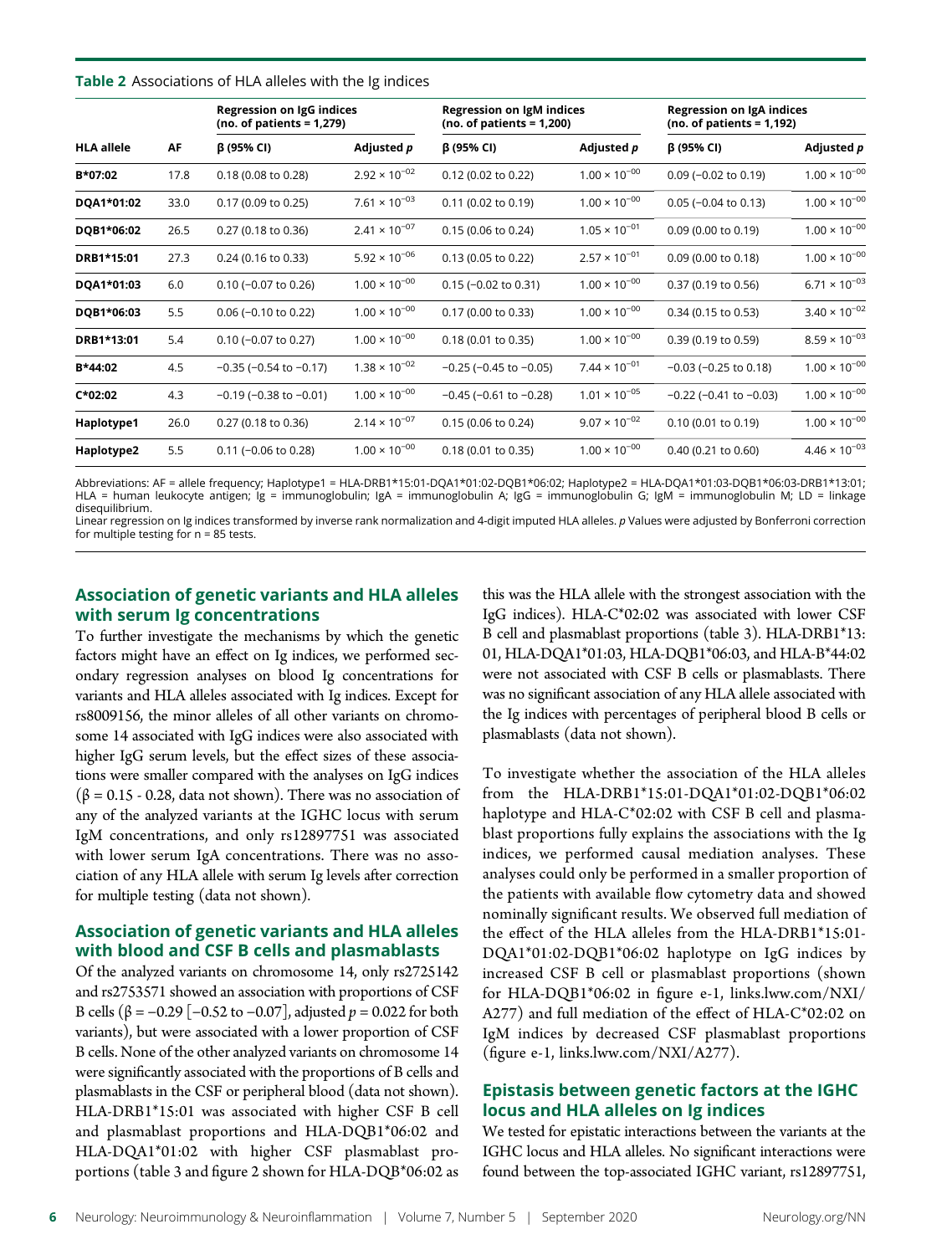

Figure 2 Ig indices and CSF B cell and plasmablast proportions for carriers and noncarriers of HLA-DQB1\*06:02

Box plots showing the rank-transformed IgG indices (A), IgM indices (B), CSF B cell (C), and plasmablast (D) proportions (all transformed by inverse rank normalization) for noncarriers, heterozygotes, and homozygotes of HLA-DQB1\*06:02. Bars represent the median, boxes the interquartile ranges, the vertical lines the data range without outliers, and dots the outliers.

and alleles from the HLA-B\*07:02-DRB1\*15:01-DQA1\*01: 02-DQB1\*06:02 haplotype on IgG indices or between rs12897751 and HLA-C\*02:02 on IgM levels. However, we observed evidence for epistatic interaction between rs12897751 and HLA-B\*44:02 on IgG indices (interaction term β = -0.58 [-0.94 to -0.22],  $p = 6.12 \times 10^{-03}$ , adjusted for 4 independent test, figure e-1C, [links.lww.com/NXI/](http://links.lww.com/NXI/A277) [A277](http://links.lww.com/NXI/A277)) and between rs12884389 and HLA alleles from the HLA-DQA1\*01:03-DQB1\*06:03-DRB1\*13:01 haplotype on IgA indices (interaction term for the haplotype and rs12884389 β = -0.61 [-0.97 to -0.26], adjusted  $p = 3.22$  × 10<sup>−</sup>03, figure e-1D, [links.lww.com/NXI/A277](http://links.lww.com/NXI/A277)).

## **Discussion**

In this study, we report associations of genetic factors in 2 regions—the IGHC locus on chromosome 14 and the major histocompatibility complex (MHC) region on chromosome 6—with IgG, IgA, and IgM indices in patients with MS or CIS.

We confirmed and fine mapped a previously reported association between genetic variants at the IGHC locus and intrathecal IgG indices.<sup>5,6</sup> The effect alleles of a highly correlated group of 10 SNPs were significantly associated with higher IgG indices. SNP rs12897751—an intronic variant in the immunoglobulin heavy constant gamma 3 (IGHG3) gene—showed the most robust support for association. Another variant strongly associated with IgG indices, but not independently of rs12897751, was the missense variant rs1071803. Variant rs1071803 (in high LD with rs12897751,  $r^2 = 0.95$ ) defines the<br>IgC1 allotupe G1m17 by altering the amino acid sequence of IgG1 allotype G1m17 by altering the amino acid sequence of the CH1 domain of IgG1. The G1m17 allotype is part of the Gm21\*;17,1;.. and the Gm21\*;17,1,2;.. haplotypes, which are prevalent haplotypes in Caucasian and Mongoloid populations.<sup>23</sup> The functional consequences of allotypes are poorly understood. Allotypes have been shown to correlate with IgG plasma concentrations<sup>24,25</sup>; they alter the IgG half-life<sup>26</sup> and might influence the distribution of antibodies to specific tissues, affect class switching, or alter secondary messenger RNA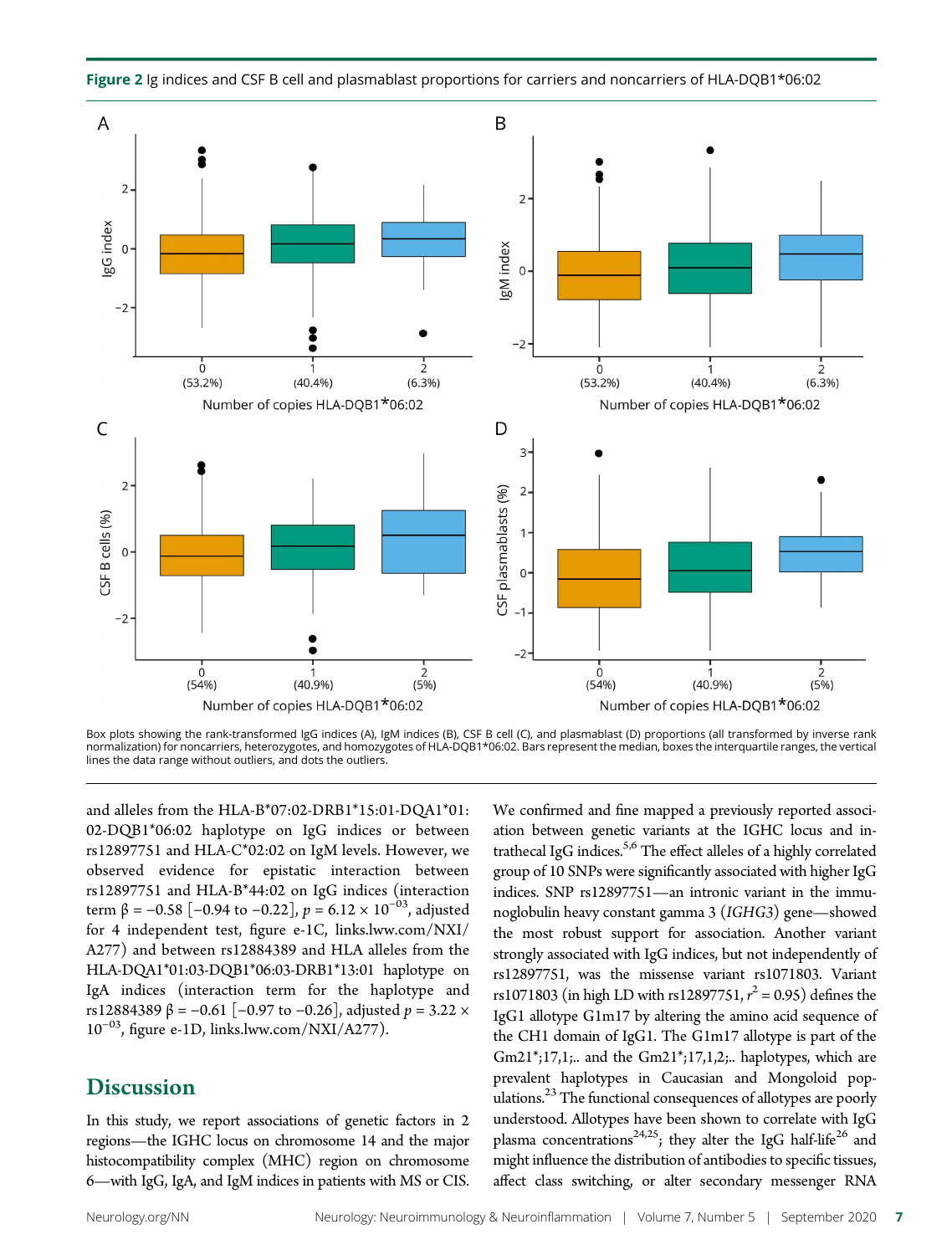#### Table 3 Association of HLA alleles with CSF B cells and plasmablasts

|                   |      | <b>Regression on CSF B cell proportions</b><br>$(no. of patients = 348)$ |                        | <b>Regression on CSF plasmablast proportions</b><br>(no. of patients $= 348$ ) |                        |  |
|-------------------|------|--------------------------------------------------------------------------|------------------------|--------------------------------------------------------------------------------|------------------------|--|
| <b>HLA allele</b> | AF   | $\beta$ (95% CI)                                                         | Adjusted <i>p</i>      | $\beta$ (95% CI)                                                               | Adjusted <i>p</i>      |  |
| B*07:02           | 17.5 | $0.13$ (-0.06 to 0.31)                                                   | $8.90 \times 10^{-01}$ | $0.15$ (-0.03 to 0.33)                                                         | $5.35 \times 10^{-01}$ |  |
| DQA1*01:02        | 32.3 | 0.19 (0.03 to 0.36)                                                      | $1.17 \times 10^{-01}$ | 0.23 (0.07 to 0.39)                                                            | $3.11 \times 10^{-02}$ |  |
| DQB1*06:02        | 25.5 | $0.23$ (0.05 to 0.40)                                                    | $5.50 \times 10^{-02}$ | 0.23 (0.06 to 0.41)                                                            | $3.74 \times 10^{-02}$ |  |
| DRB1*15:01        | 26.7 | $0.23$ (0.06 to 0.40)                                                    | $4.45 \times 10^{-02}$ | 0.25 (0.08 to 0.42)                                                            | $1.91 \times 10^{-02}$ |  |
| DQA1*01:03        | 6.0  | $-0.12$ ( $-0.43$ to 0.20)                                               | $1.00 \times 10^{-00}$ | $-0.09$ ( $-0.40$ to 0.22)                                                     | $1.00 \times 10^{-00}$ |  |
| DQB1*06:03        | 5.5  | $-0.12$ ( $-0.43$ to 0.19)                                               | $1.00 \times 10^{-00}$ | $-0.04$ ( $-0.34$ to 0.27)                                                     | $1.00 \times 10^{-00}$ |  |
| DRB1*13:01        | 5.8  | $-0.13$ ( $-0.45$ to 0.19)                                               | $1.00 \times 10^{-00}$ | $-0.07$ ( $-0.39$ to 0.25)                                                     | $1.00 \times 10^{-00}$ |  |
| B*44:02           | 3.2  | $0.07$ (-0.35 to 0.49)                                                   | $1.00 \times 10^{-00}$ | $0.25$ (-0.16 to 0.66)                                                         | $1.00 \times 10^{-00}$ |  |
| $C*02:02$         | 4.3  | $-0.57$ ( $-0.99$ to $-0.14$ )                                           | $4.52 \times 10^{-02}$ | $-0.57$ ( $-0.91$ to $-0.23$ )                                                 | $5.35 \times 10^{-03}$ |  |

Abbreviations: AF = allele frequency; HLA = human leukocyte antigen; Ig = immunoglobulin; IgA = immunoglobulin A; IgG = immunoglobulin G; IgM = immunoglobulin M; LD = linkage disequilibrium.

Linear regression on CSF B cell and plasmablast proportions transformed by inverse rank normalization and 4-digit imputed HLA alleles.  $p$  Values were<br>adjusted by Bonferroni correction for multiple testing for n = 5 tests

structures and affect the transcription rate.<sup>27,28</sup> Although based on conditional analyses, rs1071803 does not appear to be the causal variant for the association of the IGHC locus and the IgG index, it is however possible that other genetic variants causing Ig allotypy, not genotyped in the present study but in LD with the investigated variants, are causal for this relationship. Alternatively, as rs12897751 has been shown to be associated with higher protein expression levels of IGHG1, IGHG2, and IGHG3 (GTEx  $v8^{29}$ ), an influence of this or another correlated variant at this locus on gene expression might affect IgG levels.

Most of the genetic variants on chromosome 14 associated with Ig indices were also associated with serum IgG levels. These associations were, however, much weaker than the associations with Ig indices. Variants at the IGHC locus might thus not only affect the amount of intrathecal Igs but also have some effect on serum IgG concentrations. Analysis of flow cytometry data from CSF cells showed an association of 2 SNPs on chromosome 14 with CSF B cells. As the effect alleles of these variants were, however, associated with lower CSF B cell proportions, it is unlikely that this explains their association with higher IgG indices.

Of interest, the minor alleles of all variants on chromosome 14 that were associated with higher IgG indices were, at the same time, associated with lower IgM and IgA indices. This is especially striking, as higher IgG indices were correlated with higher IgA and IgM indices. How the variants at the IGHC locus influence intrathecal IgM and IgA is, therefore, unclear; possible scenarios are an increased class switching to IgG-producing cells with resulting lower concentrations of IgA and IgM or feedback mechanisms resulting in reduced synthesis of IgM and IgA.

Eight HLA alleles were associated with Ig indices in this study. Alleles that are part of the extended HLA-DRB1\*15: 01-DQA1\*01:02-DQB1\*06:02 haplotype were significantly associated with higher IgG indices and nominally associated with higher IgM indices. The HLA-DRB1\*15:01- DQA1\*01:02-DQB1\*06:02 haplotype showed the most robust support of association and HLA-DQB1\*06:02 was the most significantly associated single allele. Causal mediation analysis showed that the effect of these HLA alleles on the IgG index is completely explained by their association with higher CSF B cell and plasmablast proportions. The same is true for the association of HLA-C\*02:02 with lower IgM indices and lower CSF B lymphocyte proportions. HLA-B\*44:02 was independently associated with lower IgG indices, and we observed some evidence for epistasis between HLA-B\*44:02 and the top-associated IGHC variant rs12897751. The HLA-DQA1\*01:03- DQB1\*06:03-DRB1\*13:01 haplotype and the individual HLA alleles that are part of this haplotype, on the other hand, were associated with higher IgA indices, but did not show any association with CSF B cells or plasmablasts. We did however observe evidence for epistatic interactions between the HLA-DQA1\*01:03-DQB1\*06:03-DRB1\*13: 01 haplotype and IGHC variants. Different HLA alleles thus appear to have a differential effect on the intrathecal production of the Ig classes IgG, IgM, and IgA, probably due to different underlying mechanisms. Because of the design of this study, we cannot conclude whether the observed effects are specific for MS or possibly shared by other inflammatory neurologic diseases.

We describe 2 genetic regions—the IGHC locus on chromosome 14 and the MHC region on chromosome 6—that were associated with the amount of intrathecal IgG, IgM,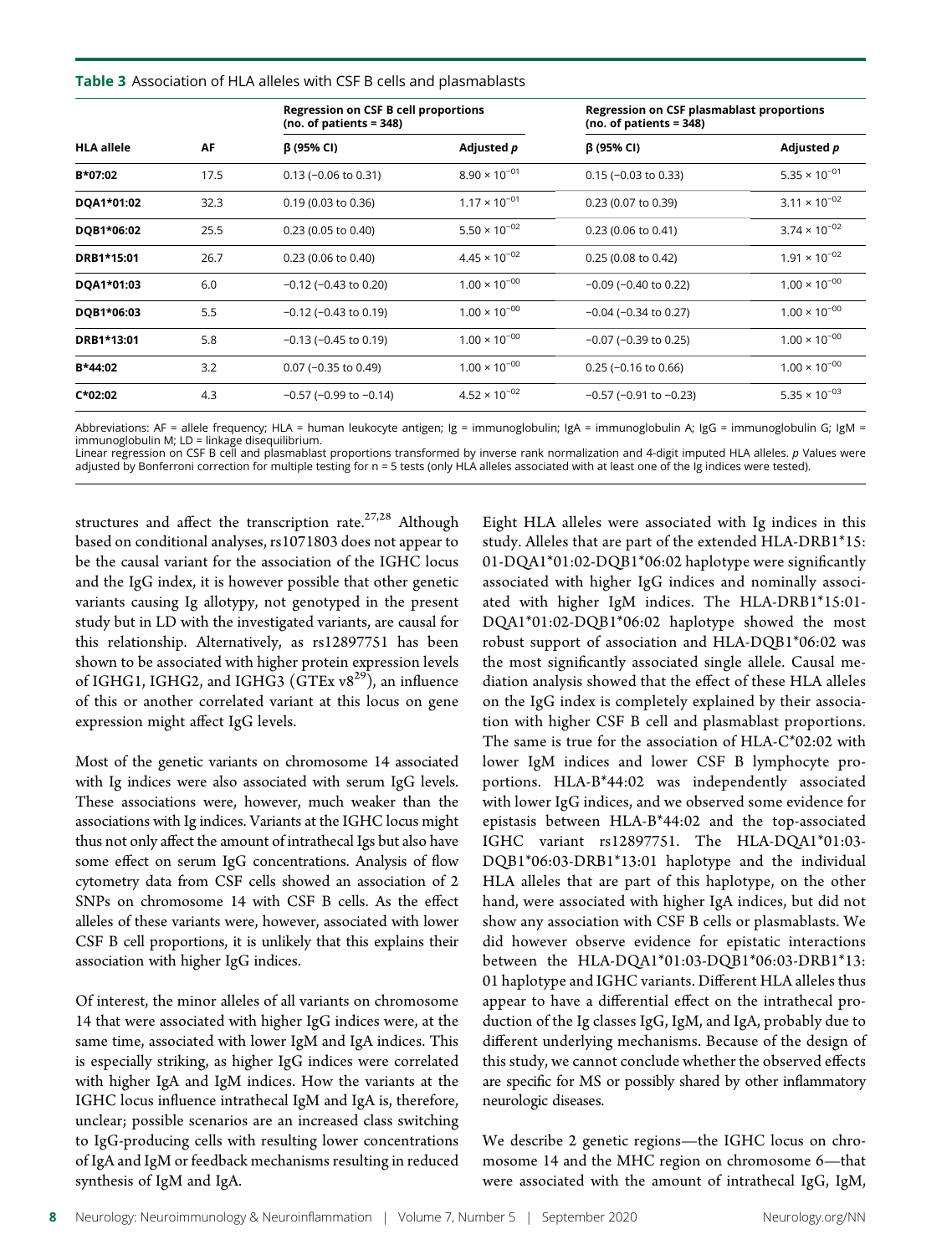and/or IgA in patients with MS or CIS. Our findings suggest differential mechanisms by which the 2 genetic regions influence intrathecal Ig synthesis or concentration (figure e-2, [links.lww.com/NXI/A277](http://links.lww.com/NXI/A277)). HLA alleles in LD with a known MS risk allele, HLA-DRB1\*15:01, appeared to influence the proportion of intrathecal B cells and plasmablasts and thereby increase the intrathecal synthesis of immunoglobulins, especially of IgG. The same was true for HLA-C\*02:02 associated with lower CSF B lymphocyte proportions and IgM indices. The DQA1\*01:03-DQB1\*06:03-DRB1\*13:01 haplotype was associated with higher IgA indices, but not with higher CSF B lymphocyte proportions. We cannot conclude from the present study how these alleles influence CSF IgA levels.

Genetic variants at the IGHC locus on chromosome 14 were associated with higher IgG and lower IgA and IgM indices. These variants did not influence the composition of B lymphocytes in the CSF. We therefore believe that they might influence the amount of intrathecal Ig via other mechanisms, such as an altered CSF immunoglobulin homeostasis—probably as a result of changes of the protein structure caused by the variation in the amino acid sequence associated with the Gm21\* haplotypes. Understanding the mechanisms by which the IGHC locus influences intrathecal Ig levels may have implications for the design of future therapeutic antibodies to ensure a better enrichment and persistence in the CNS compartment.

#### Acknowledgment

The authors thank all contributors of the study, especially the study nurses, for their motivated collaboration and recruitment efforts, all patients and relatives for their participation and support, and the data monitoring and administrative personnel of the German Competence Network of Multiple Sclerosis and the Klinikum rechts der Isar.

#### Study funding

The German National Multiple Sclerosis Cohort is supported by grants from the German Federal Ministry for Education and Research (grants 01GI0914 [Bochum], 01GI1601B [Marburg], and 01GI1601D [Munich]) and the German Research Foundation (DFG) in the framework of the Transregional Collaborative Research Center SFB CRC TR-128 (Drs Hemmer, Wiendl, Zipp, and Gold). Bernhard Hemmer received funding for the study by the European Union's Horizon 2020 Research and Innovation Program (grant MultipleMS, EU RIA 733161) and the Deutsche Forschungsgemeinschaft (DFG, German Research Foundation) under Germany's Excellence Strategy within the framework of the Munich Cluster for Systems Neurology (EXC 2145 SyNergy—ID 390857198). Bernhard Hemmer, Till Andlauer, Christiane Gasperi, Tania Kümpfel, Ulf Ziemann, and Antonios Bayas are associated with DIFUTURE (Data Integration for Future Medicine, BMBF 01ZZ1804 [A-I]). The biobank of the Department of Neurology as part of the Joint Biobank Munich in the framework of the German Biobank Node supported the study.

#### **Disclosure**

Dr. C. Gasperi received funding from the Deutsche Forschungsgemeinschaft (DFG, German Research Foundation). Dr. T. F. M. Andlauer and A. Keating report no disclosures relevant to the manuscript. Dr. B. Knier received funding from the Federal Ministry for Education and Research (grant from the German Competence Network of MS) and intramural funding from the Technical University of Munich. He received a research grant from Novartis outside the submitted work. Dr. A. Klein, Dr. V. Pernpeintner, and Dr. P. Lichtner report no disclosures relevant to the manuscript. Dr. R. Gold has received speaker's and board honoraria from Baxter, Bayer Schering, Biogen Idec, CLB Behring, Genzyme, Merck Serono, Novartis, Stendhal, Talecris, and Teva Pharmaceutical Industries and grant support (via his department) from Bayer Schering, Biogen Idec, Genzyme, Merck Serono, Novartis, and Teva Pharmaceutical Industries. Dr. F. Zipp has recently received research grants and/or consultation funds from DFG, BMBF, PMSA, MPG, Genzyme, Merck Serono, Roche Novartis, Sanofi Aventis, Celgene, ONO, and Octapharma. Dr. F. Then Bergh has received funding from the Deutsche Forschungsgemeinschaft; received through his institution, research support for investigator-initiated studies from Actelion and Novartis; served on scientific advisory boards for Novartis, Sanofi/Genzyme, and Roche; received support to attend a scientific meeting from Biogen; and received personal honoraria for speaking from Bayer Schering, Biogen, Roche, and Sanofi/Genzyme. Dr. M. Stangel has received honoraria for scientific lectures or consultancy from Bayer HealthCare, Biogen, Baxter/Baxalta, CSL Behring, Euroimmun, Grifols, Merck Serono, Novartis, Roche, Sanofi Aventis, and Teva Pharmaceutical Industries. His institution received research support from Bayer HealthCare, Biogen Idec, Genzyme, Merck Serono, Novartis, and Teva Pharmaceutical Industries. Dr. H. Tumani received speaker honoraria from Bayer, Biogen, Fresenius, Genzyme, Merck, Novartis, Roche, Siemens, and Teva; he or his institution has received research support from Fresenius, Genzyme, Merck, and Novartis, none related to this work. Dr. B. Wildemann has received research grants and/or honoraria from Merck Serono, Biogen, Teva, Novartis, Sanofi Genzyme, and Bayer HealthCare and research grants from the Dietmar Hopp Foundation, the Klaus Tschira Foundation, the Bundesministerium für Bildung und Forschung (BMBF), and the Deutsche Forschungsgemeinschaft (DFG). All conflicts are not relevant to the topic of the study. Dr. H. Wiendl receives honoraria for acting as a member of scientific advisory boards and as consultant for Biogen, Evgen, MedDay Pharmaceuticals, Merck Serono, Novartis, Roche Pharma AG, and Sanofi Genzyme, as well as speaker honoraria and travel support from Alexion, Biogen, Cognomed, F. Hoffmann-La Roche Ltd., Gemeinnützige Hertie-Stiftung, Merck Serono, Novartis, Roche Pharma AG, Sanofi Genzyme, Teva, and WebMD Global. Prof. Wiendl is acting as a paid consultant for AbbVie, Actelion, Biogen, IGES, Johnson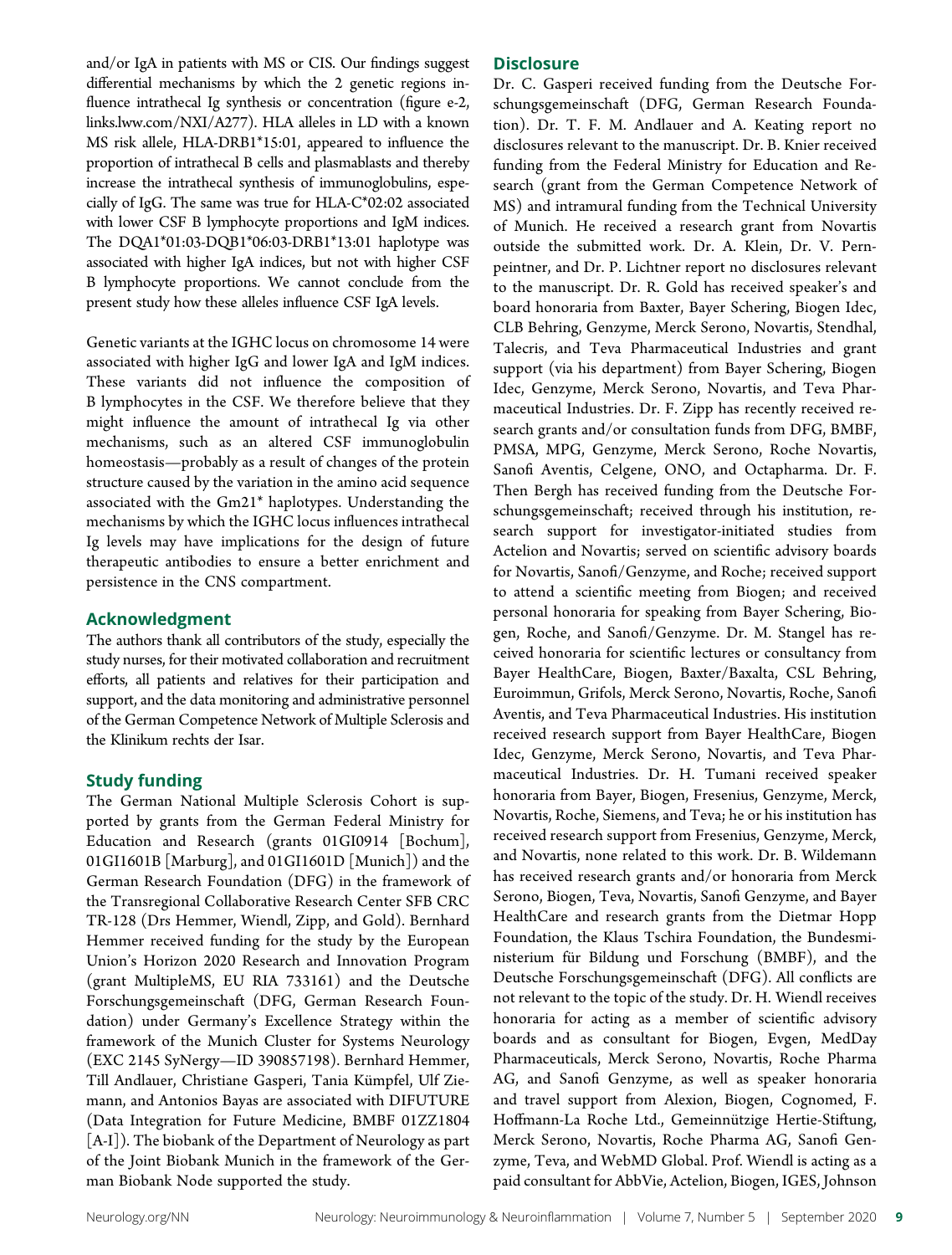& Johnson, Novartis, Roche, Sanofi Genzyme, and the Swiss Multiple Sclerosis Society. His research is funded by the German Ministry for Education and Research (BMBF), Deutsche Forschungsgemeinschaft (DFG), Else Kröner Fresenius Foundation, Fresenius Foundation, Hertie Foundation, NRW Ministry of Education and Research, Interdisciplinary Center for Clinical Studies (IZKF) Muenster and RE Children's Foundation, Biogen GmbH, GlaxoSmithKline GmbH, Roche Pharma AG, and Sanofi Genzyme. Dr. A. Bayas has received personal compensation from Merck, Biogen, Bayer Vital, Novartis, Teva, Roche, Celgene, and Sanofi/Genzyme and grants for congress trips and participation from Biogen, Teva, Novartis, Sanofi/Genzyme, Celgene, and Merck. All conflicts are not relevant to the topic of the study. Dr. T. Kümpfel has received travel expenses and speaker honoraria from Bayer HealthCare, Teva Pharma, Merck, Novartis Pharma, Sanofi Aventis/Genzyme, CLB Behring, Roche Pharma, and Biogen as well as grant support from Bayer Schering AG, Novartis, and Chugai Pharma. All conflicts are not relevant to the topic of the study. Dr. U.K. Zettl has received research grants and/or speaker honorary from Almirall, Aventis, Bayer, Biogen, Merck Serono, Novartis, Roche, Teva, and Bundesministerium für Bildung und Forschung (BMBF). All conflicts are not relevant to the topic of the study. Dr. R.A. Linker received research support and/or personal compensation for activities with Bayer HealthCare, Biogen, Genzyme/Sanofi, Merck, Novartis Pharma, Roche, and Teva Pharma. Dr. U. Ziemann has received grants from European Research Council, German Research Foundation, German Ministry of Education and Research, Biogen Idec GmbH, Servier, and Janssen Pharmaceuticals NV, all not related to this work, and consulting honoraria from Biogen Idec GmbH, Bayer Vital GmbH, Bristol-Myers Squibb GmbH, Pfizer, CorTec GmbH, and Medtronic GmbH, all not related to this work. Dr. M. Knop received honoraria for serving on scientific advisory boards and as a speaker from Merck Serono, Novartis, Genzyme, Biogen, Pfizer/BMS, and Roche. Dr. C. Warnke received speaker honoraria (institutional only) and/or research funding from Biogen, Novartis, and Roche. Dr. M. A. Friese has received speaker honoraria from Biogen, Novartis, and EMD. All conflicts are not relevant to this study. Dr. F. Paul served on the steering committee for Novartis OCTIMS study and MedImmune; received speaker honoraria and travel funding from Bayer, Novartis, Biogen Idec, Teva, Sanofi Aventis/Genzyme, Merck Serono, Alexion, Chugai, and MedImmune; is an academic editor for PLoS One; is an associate editor for Neurology®: Neuroimmunology & Neuroinflammation; has consulted for Sanofi Genzyme, Biogen Idec, and MedImmune; and received research support from Bayer, Novartis, Biogen Idec, Teva, Sanofi Aventis/Genzyme, Alexion, Merck Serono, German Research Council, Werth Stiftung of the City of Cologne, German Ministry of Education and Research (BMBF Competence Network Multiple Sclerosis), Guthy-Jackson Charitable Foundation, National Multiple Sclerosis Society, and Arthur Arnstein Stiftung Berlin. Dr. B. Tackenberg received personal speaker honoraria and consultancy fees as a speaker and advisor from Alexion, Bayer

HealthCare, Biogen, CSL Behring, Gilead, Grifols, Merck Serono, Novartis, Octapharma, Roche, Sanofi Genzyme, Teva, and UCB Pharma. His university received unrestricted research grants from Biogen Idec, Novartis, Teva, Bayer HealthCare, CSL Behring, Grifols, Octapharma, Sanofi Genzyme, and UCB Pharma. Dr. A. Berthele reports compensations for clinical trials received by his institution from Alexion Pharmaceuticals, Biogen, Novartis Pharmaceuticals, Roche, Sanofi Genzyme, and Teva Pharmaceuticals and personal fees and nonfinancial support from Bayer HealthCare, Biogen, Merck Serono, Mylan, Novartis Pharmaceuticals, Roche, and Sanofi Genzyme, all outside the work presented. Dr. B. Hemmer has served on scientific advisory boards for Novartis; he has served as DMSC member for AllergyCare, Polpharma, and TG Therapeutics; he or his institution has received speaker honoraria from Desitin; his institution received research grants from Regeneron for MS research; he holds part of 2 patents: one for the detection of antibodies against KIR4.1 in a subpopulation of patients with MS and one for genetic determinants of neutralizing antibodies to interferon. All conflicts are not relevant to the topic of the study. Go to [Neurology.](https://nn.neurology.org/content/7/5/e827/tab-article-info) [org/NN](https://nn.neurology.org/content/7/5/e827/tab-article-info) for full disclosures.

#### Publication history

Received by Neurology: Neuroimmunology & Neuroinflammation February 28, 2020. Accepted in final form May 26, 2020.

#### Appendix Authors

| Name                          | Location                                        | Contribution                                                                                                     |
|-------------------------------|-------------------------------------------------|------------------------------------------------------------------------------------------------------------------|
| Christiane<br>Gasperi, MD     | Technical University Munich,<br>Munich, Germany | Designed and<br>conceptualized the<br>study; performed<br>statistical analyses;<br>and drafted the<br>manuscript |
| Till F.M.<br>Andlauer, PhD    | Technical University Munich,<br>Munich, Germany | Acquired and<br>analyzed the data and<br>revised the<br>manuscript for<br>intellectual content                   |
| Ana Keating,<br>MSc           | Technical University Munich,<br>Munich, Germany | Acquired and<br>analyzed the data and<br>revised the<br>manuscript for<br>intellectual content                   |
| <b>Benjamin</b><br>Knier, MD  | Technical University Munich,<br>Munich, Germany | Acquired and<br>analyzed the data and<br>revised the<br>manuscript for<br>intellectual content                   |
| Ana Klein, MD                 | Technical University Munich,<br>Munich, Germany | Acquired and<br>analyzed the data and<br>revised the<br>manuscript for<br>intellectual content                   |
| Verena<br>Pernpeintner,<br>МD | Technical University Munich,<br>Munich, Germany | Acquired and<br>analyzed the data and<br>revised the<br>manuscript for<br>intellectual content                   |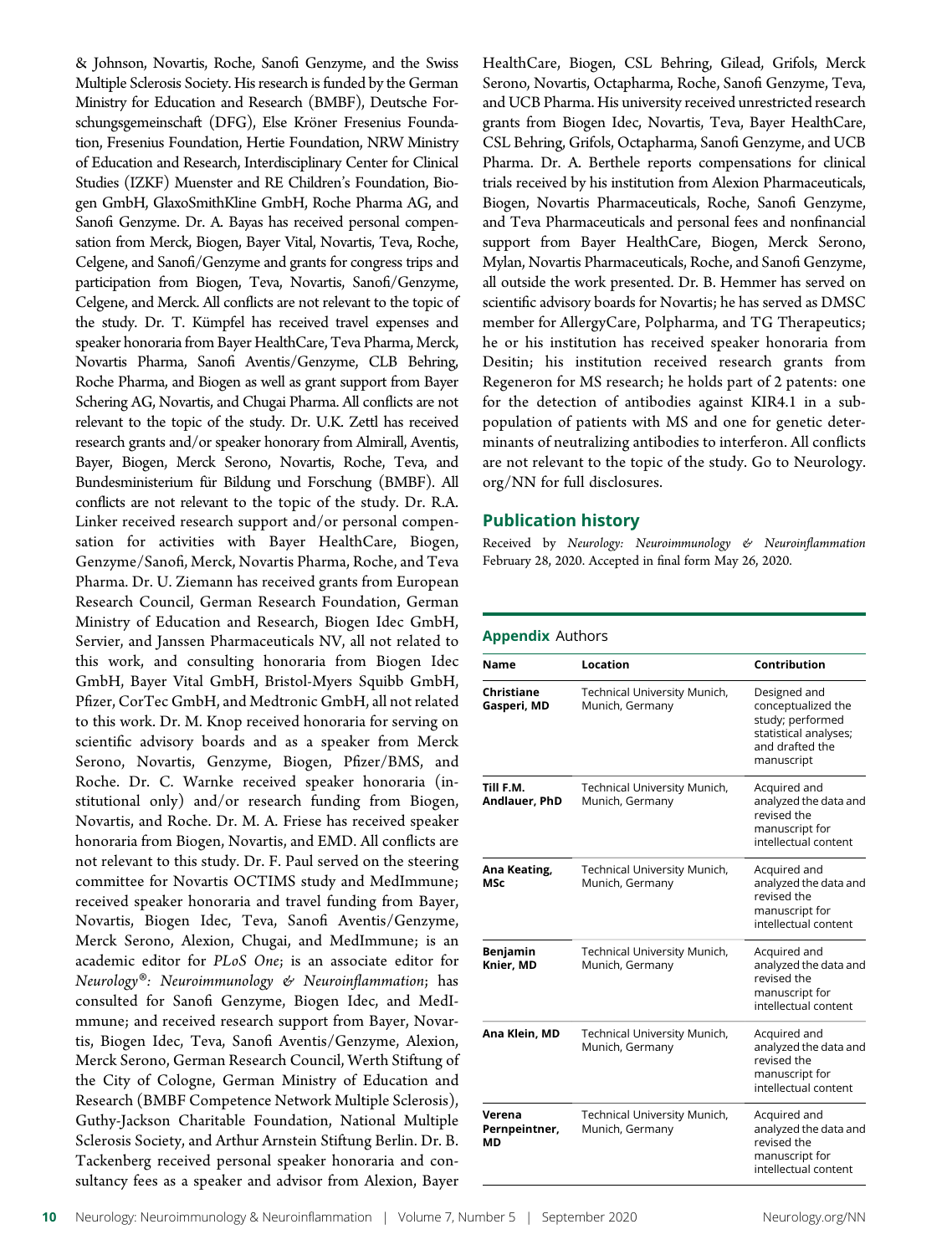Appendix (continued)

| Name                             | Location                                                    | Contribution                                                                                   |
|----------------------------------|-------------------------------------------------------------|------------------------------------------------------------------------------------------------|
| Peter<br>Lichtner, PhD           | Helmholtz Zentrum München,<br>Neuherberg, Germany           | Acquired and analyzed<br>the data and revised<br>the manuscript for<br>intellectual content    |
| Ralf Gold, MD                    | Ruhr-University Bochum,<br>Bochum, Germany                  | Acquired and<br>analyzed the data and<br>revised the<br>manuscript for<br>intellectual content |
| Frauke Zipp,<br>МD               | Johannes Gutenberg<br>University Mainz, Mainz,<br>Germany   | Acquired and<br>analyzed the data and<br>revised the<br>manuscript for<br>intellectual content |
| <b>Florian Then</b><br>Bergh, MD | University of Leipzig, Leipzig,<br>Germany                  | Acquired and<br>analyzed the data and<br>revised the<br>manuscript for<br>intellectual content |
| Martin<br>Stangel, MD            | Hannover Medical School,<br>Hannover, Germany               | Acquired and<br>analyzed the data and<br>revised the<br>manuscript for<br>intellectual content |
| Hayrettin<br>Tumani, MD          | Clinic of Neurology<br>Dietenbronn, Schwendi,<br>Germany    | Acquired and<br>analyzed the data and<br>revised the<br>manuscript for<br>intellectual content |
| Brigitte<br>Wildemann,<br>МD     | University Hospital<br>Heidelberg, Heidelberg,<br>Germany   | Acquired and<br>analyzed the data and<br>revised the<br>manuscript for<br>intellectual content |
| Heinz Wiendl,<br>МD              | University of Münster,<br>Münster, Germany                  | Acquired and<br>analyzed the data and<br>revised the<br>manuscript for<br>intellectual content |
| Antonios<br>Bayas, MD            | University Hospital Augsburg,<br>Augsburg, Germany          | Acquired and<br>analyzed the data and<br>revised the<br>manuscript for<br>intellectual content |
| Tania<br>Kümpfel, MD             | Ludwig-Maximilians<br>University Munich, Munich,<br>Germany | Acquired and<br>analyzed the data and<br>revised the<br>manuscript for<br>intellectual content |
| Uwe K. Zettl,<br>MD              | University of Rostock,<br>Rostock, Germany                  | Acquired and<br>analyzed the data and<br>revised the<br>manuscript for<br>intellectual content |
| Ralf A. Linker,<br>МD            | University of Regensburg,<br>Regensburg, Germany            | Acquired and<br>analyzed the data and<br>revised the<br>manuscript for<br>intellectual content |
| Ulf Ziemann,<br>МD               | Eberhard-Karls-Universität<br>Tübingen, Tübingen, Germany   | Acquired and<br>analyzed the data and<br>revised the<br>manuscript for<br>intellectual content |

| <b>Appendix</b> (continued)       |                                                                                  |                                                                                                                                    |
|-----------------------------------|----------------------------------------------------------------------------------|------------------------------------------------------------------------------------------------------------------------------------|
| Name                              | Location                                                                         | Contribution                                                                                                                       |
| Matthias<br>Knop, MD              | Max Planck Institute of<br>Psychiatry, Munich, Germany                           | Acquired and<br>analyzed the data and<br>revised the<br>manuscript for<br>intellectual content                                     |
| Clemens<br>Warnke, MD             | Medical Faculty, Heinrich<br>Heine University Düsseldorf,<br>Düsseldorf, Germany | Acquired and<br>analyzed the data and<br>revised the<br>manuscript for<br>intellectual content                                     |
| Manuel A.<br>Friese. MD           | University Medical Centre<br>Hamburg-Eppendorf,<br>Hamburg, Germany              | Acquired and<br>analyzed the data and<br>revised the<br>manuscript for<br>intellectual content                                     |
| Friedemann<br>Paul, MD            | Charité-Universitätsmedizin<br>Berlin, Berlin, Germany                           | Acquired and<br>analyzed the data and<br>revised the<br>manuscript for<br>intellectual content                                     |
| <b>Björn</b><br>Tackenberg,<br>МD | Philipps-University Marburg,<br>Marburg, Germany                                 | Acquired and<br>analyzed the data and<br>revised the<br>manuscript for<br>intellectual content                                     |
| Achim<br><b>Berthele, MD</b>      | Technical University Munich,<br>Munich, Germany                                  | Acquired and<br>analyzed the data and<br>revised the<br>manuscript for<br>intellectual content                                     |
| <b>Bernhard</b><br>Hemmer, MD     | Technical University Munich,<br>Munich, Germany                                  | Designed and<br>conceptualized the<br>study; supervised the<br>research; and revised<br>the manuscript for<br>intellectual content |

# **References**<br>1. Reiber H. Unge

- Reiber H, Ungefehr S, Jacobi C. The intrathecal, polyspecific and oligoclonal immune response in multiple sclerosis. Mult Scler 1998;4:111–117.
- 2. Bonnan M. Intrathecal IgG synthesis: a resistant and valuable target for future multiple sclerosis treatments. Mult Scler Int 2015;2015:296184.
- 3. Stauch C, Reiber H, Rauchenzauner M, et al. Intrathecal IgM synthesis in pediatric MS is not a negative prognostic marker of disease progression: quantitative versus qualitative IgM analysis. Mult Scler 2011;17:327–334.
- 4. Walsh MJ, Tourtellotte WW. Temporal invariance and clonal uniformity of brain and cerebrospinal IgG, IgA, and IgM in multiple sclerosis. J Exp Med 1986;163:41–53.
- 5. Buck D, Albrecht E, Aslam M, et al. Genetic variants in the immunoglobulin heavy chain locus are associated with the IgG index in multiple sclerosis. Ann Neurol 2013; 73:86–94.
- 6. Goris A, Pauwels I, Gustavsen MW, et al. Genetic variants are major determinants of CSF antibody levels in multiple sclerosis. Brain 2015;138:632–643.
- 7. Moutsianas L, Jostins L, Beecham AH, et al. Class II HLA interactions modulate genetic risk for multiple sclerosis. Nat Genet 2015;47:1107–1113.
- 8. Andlauer TF, Buck D, Antony G, et al. Novel multiple sclerosis susceptibility loci implicated in epigenetic regulation. Sci Adv 2016;2:e1501678.
- 9. von Bismarck O, Dankowski T, Ambrosius B, et al. Treatment choices and neuropsychological symptoms of a large cohort of early MS. Neurol Neuroimmunol Neuroinflamm 2018;5:e446. [10.1212/NXI.0000000000000446.](https://nn.neurology.org/content/5/3/e446/tab-article-info)
- 10. Poser CM, Paty DW, Scheinberg L, et al. New diagnostic criteria for multiple sclerosis: guidelines for research protocols. Ann Neurol 1983;13:227–231.
- 11. McDonald WI, Compston A, Edan G, et al. Recommended diagnostic criteria for multiple sclerosis: guidelines from the International Panel on the Diagnosis of Multiple Sclerosis. Ann Neurol 2001;50:121–127.
- 12. Polman CH, Reingold SC, Edan G, et al. Diagnostic criteria for multiple sclerosis: 2005 revisions to the "McDonald Criteria". Ann Neurol 2005;58:840–846.

13. Polman CH, Reingold SC, Banwell B, et al. Diagnostic criteria for multiple sclerosis: 2010 revisions to the McDonald criteria. Ann Neurol 2011;69:292–302.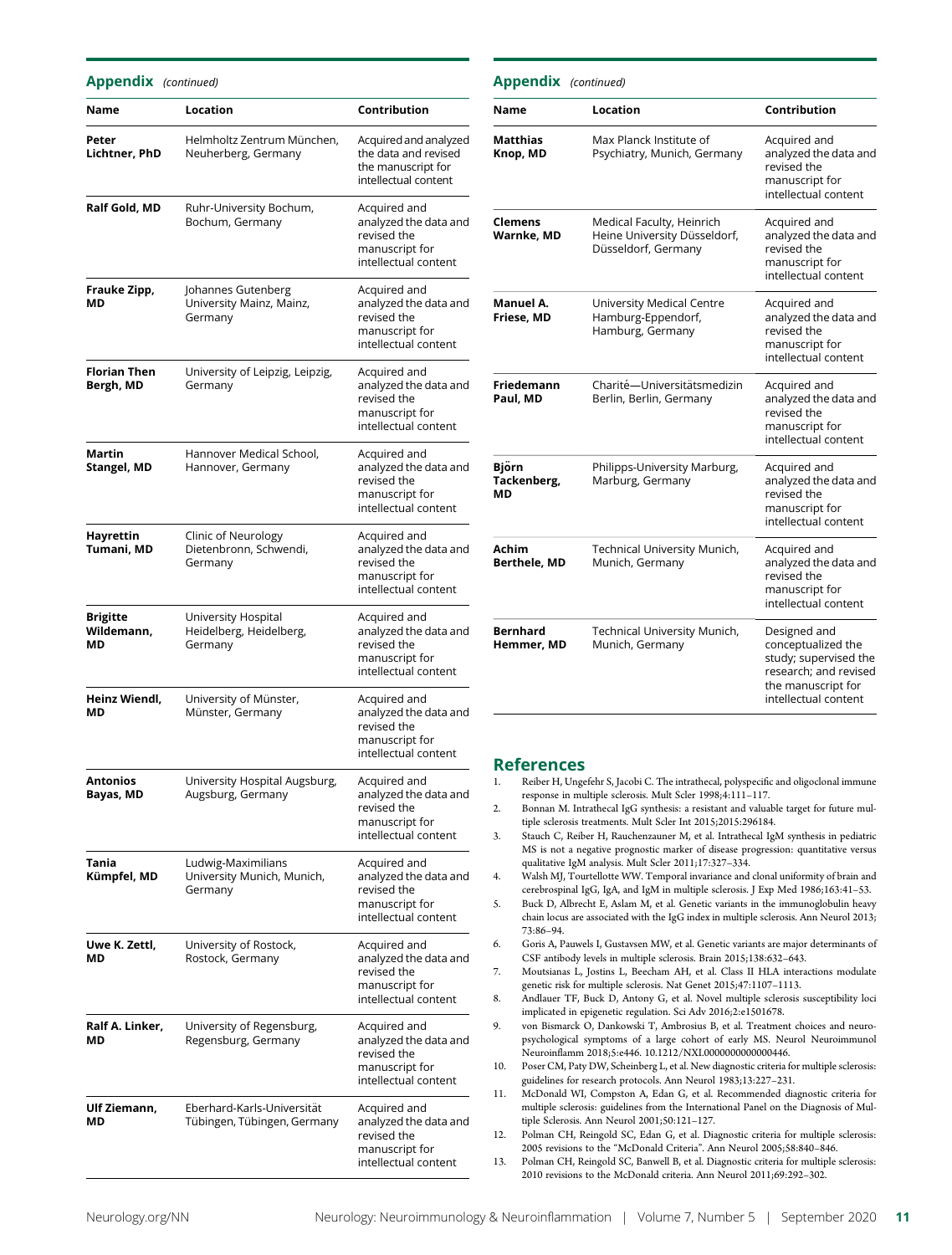- 14. Cepok S, Rosche B, Grummel V, et al. Short-lived plasma blasts are the main B cell effector subset during the course of multiple sclerosis. Brain 2005;128:1667–1676.
- 15. Teo YY, Inouye M, Small KS, et al. A genotype calling algorithm for the Illumina BeadArray platform. Bioinformatics 2007;23:2741–2746.
- 16. Purcell S, Neale B, Todd-Brown K, et al. PLINK: a tool set for whole-genome association and population-based linkage analyses. Am J Hum Genet 2007;81:559–575.
- 17. Chang CC, Chow CC, Tellier LC, Vattikuti S, Purcell SM, Lee JJ. Second-generation PLINK: rising to the challenge of larger and richer datasets. Gigascience 2015;4:7.
- 18. International HIV Controllers Study, Pereyra F, Jia X, McLaren PJ, et al. The major genetic determinants of HIV-1 control affect HLA class I peptide presentation. Science 2010;330:1551–1557.
- 19. Jia X, Han B, Onengut-Gumuscu S, et al. Imputing amino acid polymorphisms in human leukocyte antigens. PLoS One 2013;8:e64683.
- 20. Browning BL, Browning SR. A unified approach to genotype imputation and haplotype-phase inference for large data sets of trios and unrelated individuals. Am J Hum Genet 2009;84:210–223.
- 21. Tingley D, Yamamoto T, Hirose K, Keele L, Imai K. Mediation: R package for causal mediation analysis. J Stat Sotw 2014;59:1–38.
- 22. R Core Team. R: A Language and Environment for Statistical Computing. Vienna, Austria: R Core Team; 2018. Available at: [https://www.R-project.org/.](https://www.R-project.org/)
- 23. Lefranc MP, Lefranc G. Human Gm, Km, and Am allotypes and their molecular characterization: a remarkable demonstration of polymorphism. In: Christiansen F, Tait B, ed. Immunogenetics Methods in Molecular Biology (Methods and Protocols). Totowa: Humana Press, 2012.
- 24. Seppala IJ, Sarvas H, Makela O. Low concentrations of Gm allotypic subsets G3 mg and G1 mf in homozygotes and heterozygotes. J Immunol 1993;151:2529–2537.
- 25. Morell A, Skvaril F, Steinberg AG, Van Loghem E, Terry WD. Correlations between the concentrations of the four sub-classes of IgG and Gm Allotypes in normal human sera. J Immunol 1972;108:195–206.
- 26. Einarsdottir H, Ji Y, Visser R, et al. H435-containing immunoglobulin G3 allotypes are transported efficiently across the human placenta: implications for alloantibodymediated diseases of the newborn. Transfusion 2014;54:665–671.
- 27. Pan Q, Petit-Frere C, Hammarstrom L. An allotype-associated polymorphism in the gamma3 promoter determines the germ-line gamma3 transcriptional rate but does not influence switching and subsequent IgG3 production. Eur J Immunol 2000;30: 2388–2393.
- 28. Vidarsson G, Dekkers G, Rispens T. IgG subclasses and allotypes: from structure to effector functions. Front Immunol 2014;5:520.
- 29. Mele M, Ferreira PG, Reverter F, et al. Human genomics. The human transcriptome across tissues and individuals. Science 2015;348:660–665.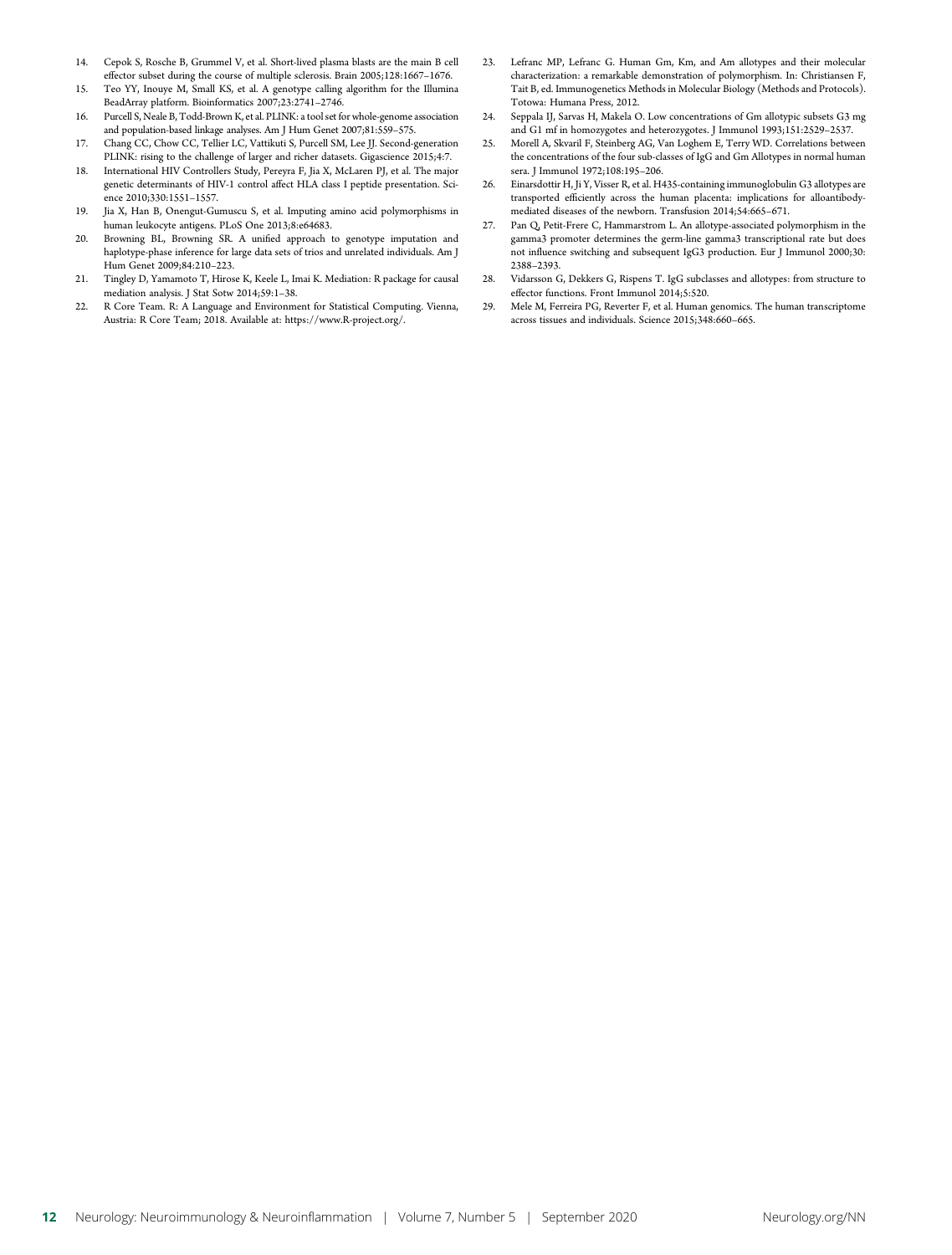# Neurology®<br>Neuroimmunology<br>& Neuroinflammation

### **Genetic determinants of the humoral immune response in MS**

DOI 10.1212/NXI.0000000000000827 *Neurol Neuroimmunol Neuroinflamm* 2020;7; Christiane Gasperi, Till F.M. Andlauer, Ana Keating, et al.

**This information is current as of July 16, 2020**

Academy of Neurology.. All rights reserved. Online ISSN: 2332-7812. Copyright © 2020 The Author(s). Published by Wolters Kluwer Health, Inc. on behalf of the American Published since April 2014, it is an open-access, online-only, continuous publication journal. Copyright *Neurol Neuroimmunol Neuroinflamm* is an official journal of the American Academy of Neurology.